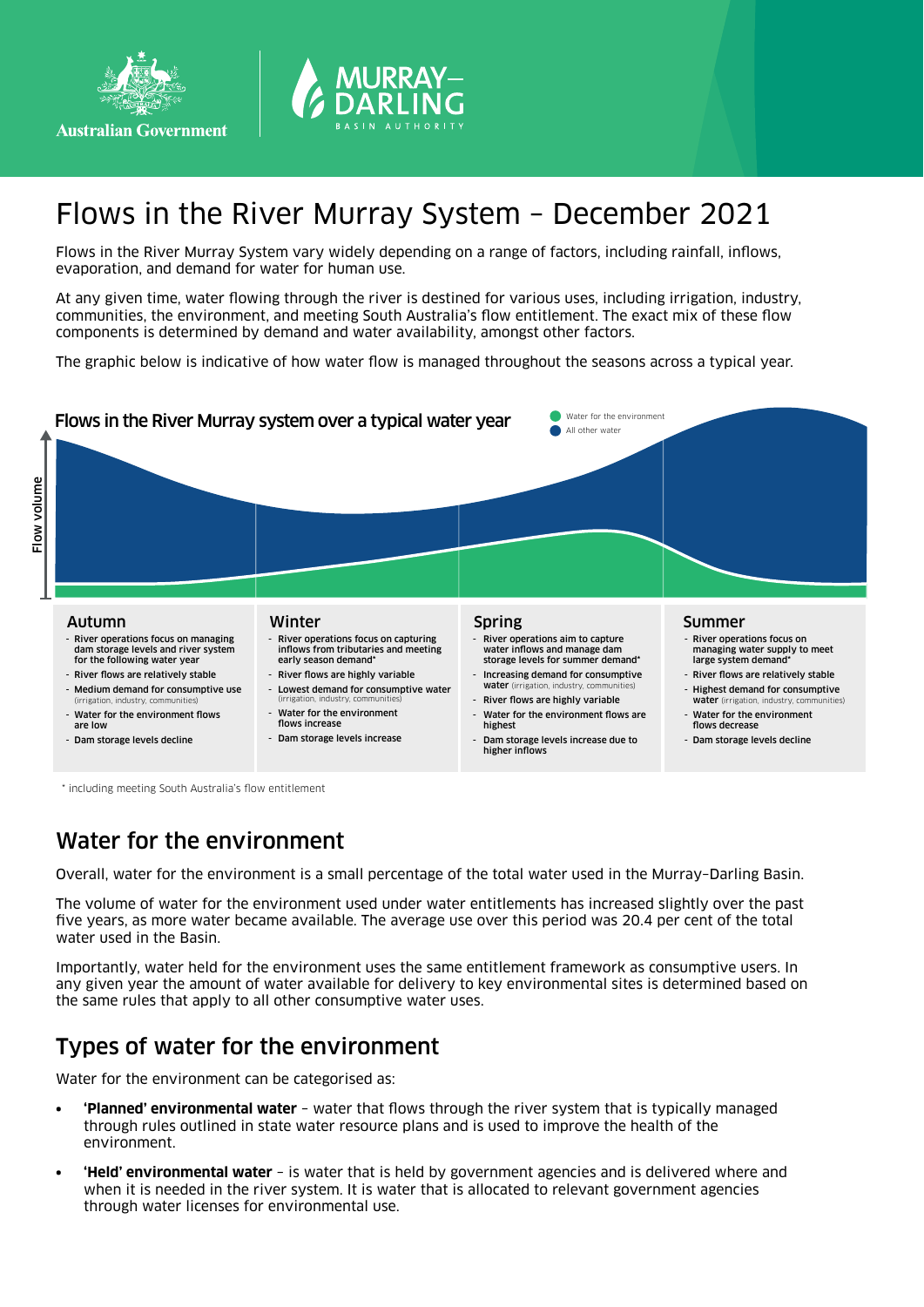#### Who holds and manages water for the environment

(based on the long term average diversion limit for entitlements held for the environment at June 2020)

| Water manager                             | % of total |
|-------------------------------------------|------------|
| • Commonwealth Environmental Water Holder | 66%        |
| $\bullet$ Jointly held                    | 23%        |
| $\bullet$ Victoria                        | .5%        |
| New South Wales                           | 4%         |
| • South Australia                         | 2%         |

Source: Southern Connected Basin Environmental Watering Committee Annual Report



*Information in the figure above is for the month of December 2021 and may not include recent rainfall or delivery of water for the environment in the River Murray system. Information in this figure is an average estimate over the past month and formal accounts from Basin state governments may vary. Water for the environment in the figure above represents water that is held by environmental water holders, through entitlements. Other water that flows through the river can also achieve environmental outcomes.*

# River flow information

The December flow to South Australia comprised of water for South Australia's entitlement (including additional dilution flow), traded volumes and water for the environment, and unregulated flows that represent the flow through the river that cannot be captured into upstream storages or diverted before reaching South Australia. Water for the environment consisted of water delivered from Hume, the Goulburn, Broken, Campaspe, and Loddon. In addition environmental water holders have sought a directed release at Lake Victoria.

For the latest information on water for the environment see the [River Murray weekly report](https://www.mdba.gov.au/water-management/regular-reports-murray-data-storages/weekly-reports).

# Intended environmental outcomes

Water for the environment takes time to move through the system. Water from past watering events is still moving through the River Murray as return flows. Environmental water holders can also use water for the environment by extracting allocations directly from the river. These allocations are often used for small-scale watering events rather than having water delivered from a storage.